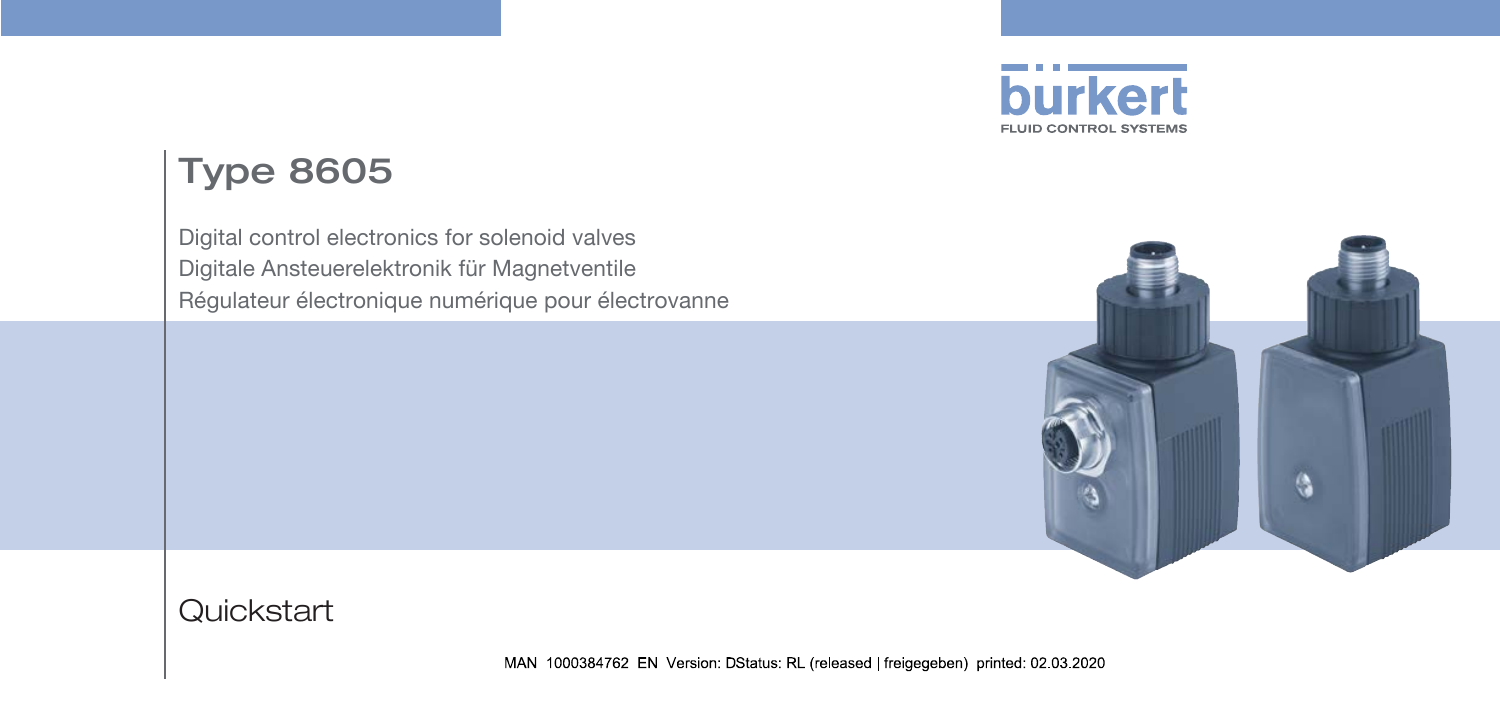#### Table of contents

| $\mathcal{P}$  |  |
|----------------|--|
| 3              |  |
| $\overline{4}$ |  |
| $\overline{5}$ |  |
| 6              |  |
| $\overline{7}$ |  |
| 8              |  |
| 9              |  |
|                |  |

english

# 1 THE QUICKSTART

The Quickstart contains the most important information and notes regarding the use of the device. Keep the Quickstart ready to hand at the operation site.

#### Important safety information.

- ▶ Carefully read the Quickstart. Observe in particular the safety instructions, intended use and conditions of use.
- ▶ Persons, who work on the device, must read and understand these instructions.

# 1.1 Symbols

- ▶ Designates a procedure to avoid a danger.
- $\rightarrow$  Designates a procedure which you must carry out.

# DANGER

Immediate danger! Serious or fatal injuries.

# WARNING

Potential danger! Serious or fatal injuries.



Danger! Moderate or minor injuries.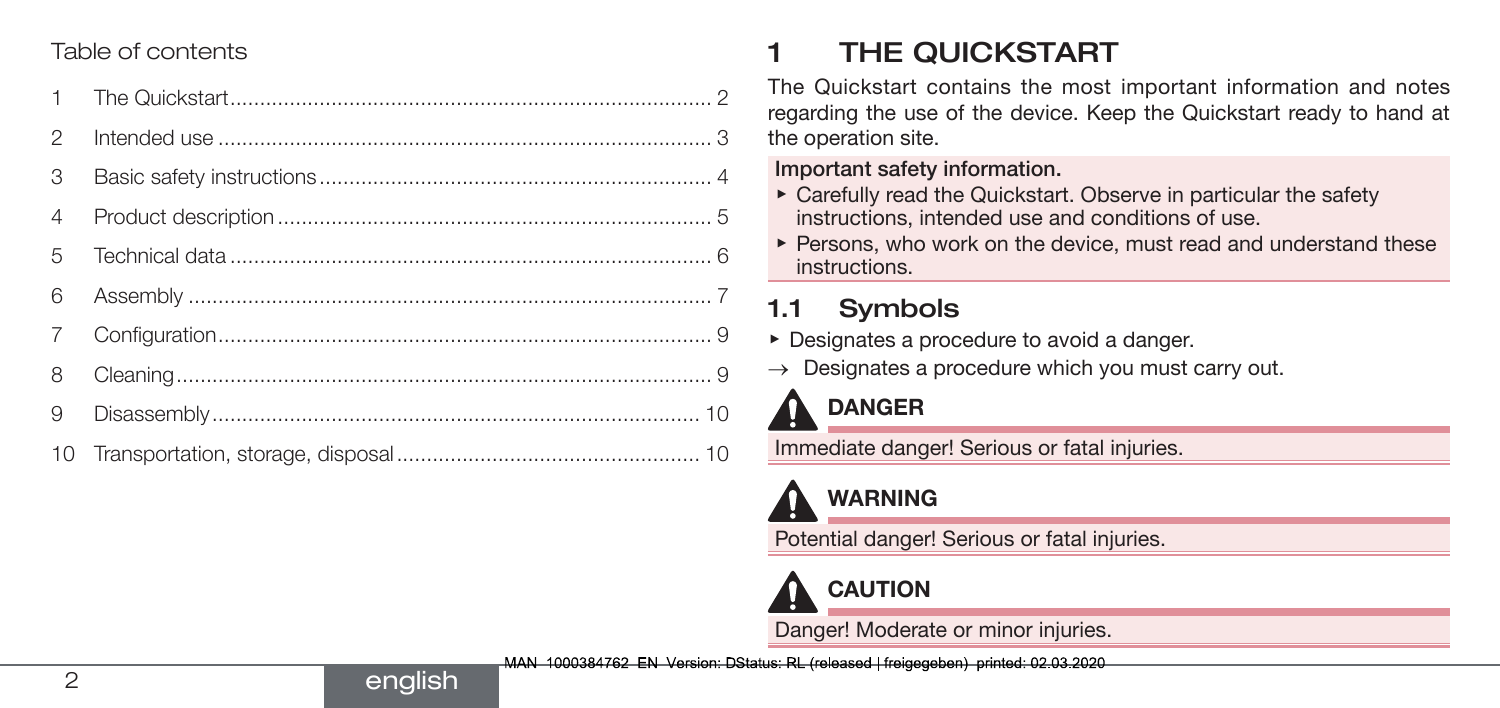#### <span id="page-2-0"></span>**NOTE**

#### Warns of damage to property.



Important tips and recommendations.



Refers to information in these operating instructions or in other documentation.

### Definitions of terms

| <b>Term</b> | is used in these instructions to represent                          |  |  |
|-------------|---------------------------------------------------------------------|--|--|
| l Device    | digital control electronics for solenoid valves<br><b>Type 8605</b> |  |  |

#### 1.3 Warranty

The warranty is only valid if the device is used as intended in accordance with the specified conditions of use.

# 2 INTENDED USE

The digital control electronics for solenoid valves Type 8605 are designed to control Bürkert valves.

- ▶ Use the device only as intended. Non-authorised use of the device may be dangerous to people, nearby equipment and the environment.
- ▶ Do not use the device outdoors.
- ▶ Do not expose the device to direct sunlight.
- ▶ Correct transportation, correct storage as well as correct assembly, installation, start-up, operation and maintenance are essential for reliable and problem-free operation.
- ▶ Use according to the authorised data, operating conditions and conditions of use specified in the contract documents and operating instructions.
- ▶ Use device only in conjunction with third-party devices and components recommended or authorised by Bürkert.
- ▶ To use the device as control electronics for solenoid valves, configuration with the Bürkert Communicator is required.

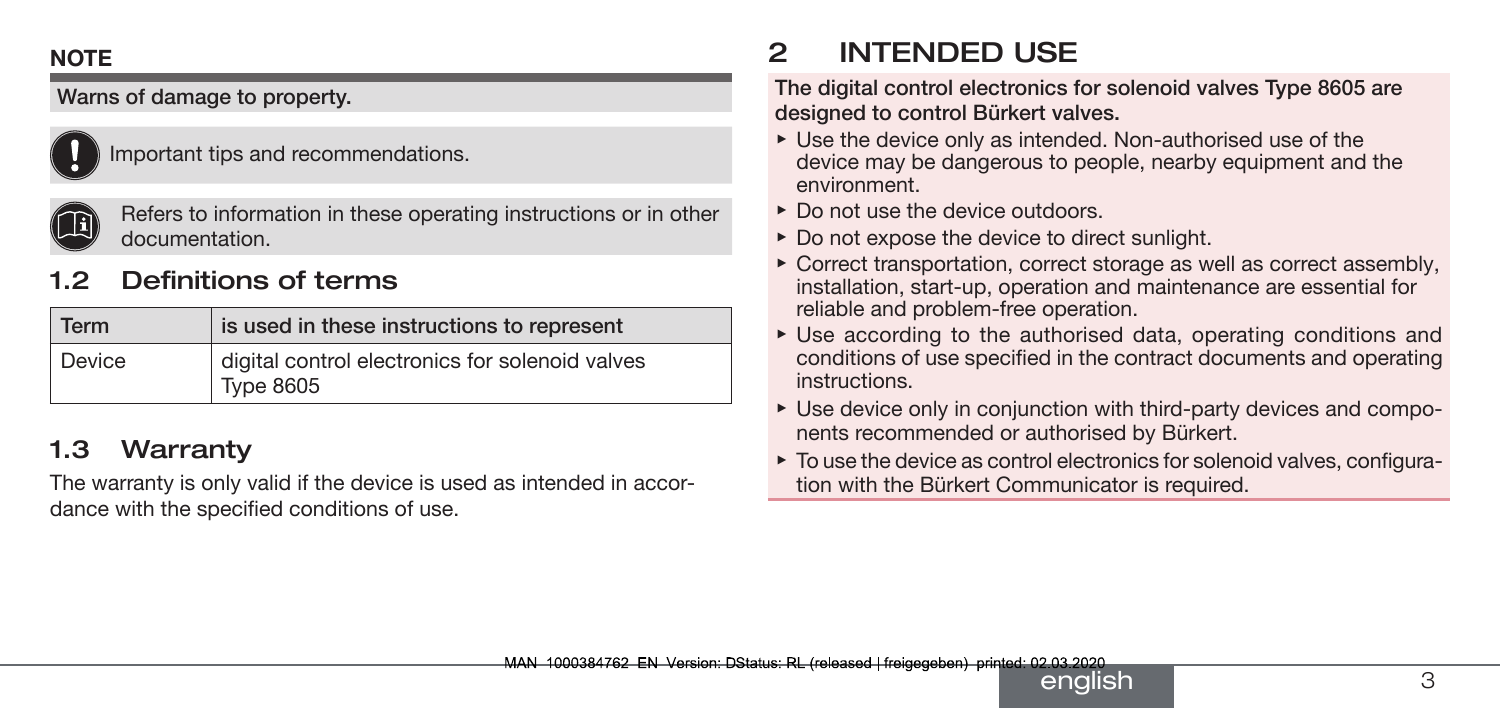# <span id="page-3-0"></span>3 BASIC SAFETY INSTRUCTIONS

These safety instructions do not make allowance for any contingencies and events which may arise during assembly, operation and maintenance.

The operator is responsible for observing the location-specific safety regulations, also with reference to the personnel.

# DANGER

Risk of injury due to high pressure.

▶ Before working on the system or device, switch off the pressure and vent or drain lines.

# DANGER

Risk of injury due to electric shock.

- ▶ Before working on the system or device, switch off the power supply and secure to prevent reactivation.
- $\triangleright$  Observe the applicable accident prevention and safety regulations for electrical equipment.



Risk of injury due to pressure drop.

- ▶ Prevent a pressure drop.
- $\triangleright$  Make the volume of the pressure supply as large as possible, even for upstream devices, e.g. pressure controls, maintenance units, shut-off valves.

# **CAUTION**

#### General hazardous situations.

To prevent injuries:

- ▶ Operate the device only when in perfect working order and in consideration of the operating instructions.
- ▶ Secure the device or system to prevent unintentional reactivation.
- ▶ Only trained technicians may perform installation and maintenance work.
- $\triangleright$  After an interruption in the power supply, ensure that the process is restarted in a controlled manner.
- ▶ Observe the general rules of technology.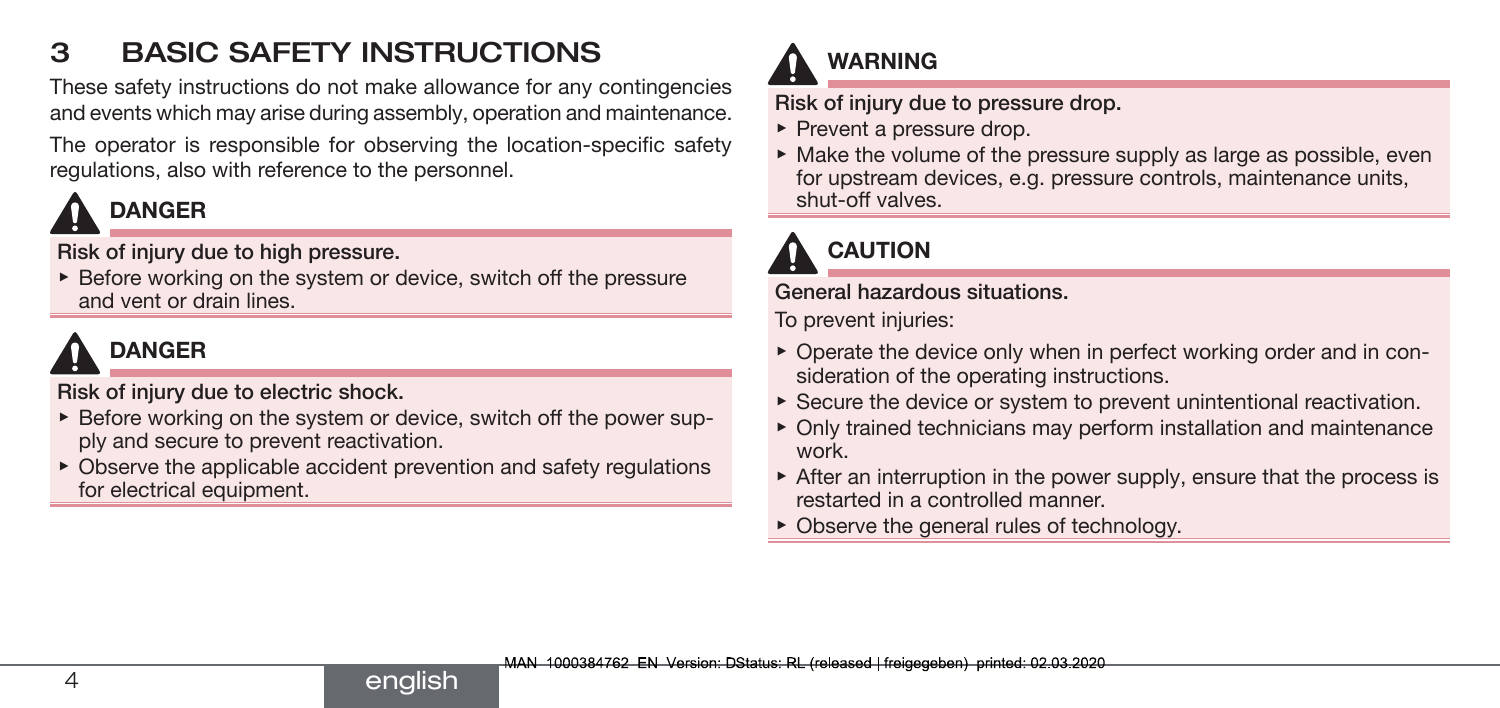#### <span id="page-4-0"></span>**NOTE**

Electrostatic sensitive components / modules.

The device contains electronic components which are sensitive to electrostatic discharge (ESD). Components which come into contact with electrostatically charged people or objects are at risk. In the worst case scenario, they will be destroyed immediately or will fail after start-up.

- ▶ Observe the requirements in accordance with EN 61340-5-1 to minimise or avoid the possibility of damage caused by a sudden electrostatic discharge.
- ▶ Do not touch electronic components while the supply voltage is switched on.

# 4 PRODUCT DESCRIPTION

### 4.1 Intended application area

Type 8605 is designed for permanent use in industrial environments, in particular in the areas of control and regulating technology.

### 4.2 General description

The digital control electronics Type 8605 for solenoid valves control all Bürkert valves up to a maximum current of 1000 mA.

The solenoid valve is initially fully controlled (100 % power). After a specified time, the solenoid valve is moved to its holding power (reduced power).



*Fig. 1: Type 8605, control electronics with connector diagram A*

During operation of the control electronics Type 8605 in the cable plug variant, the operating state is indicated by 2 LEDs.

The following options are available to the user:

- individual adjustment of the colour for the switching state of the valve,
- standardized Namur display or
- a combination of switching state and Namur display.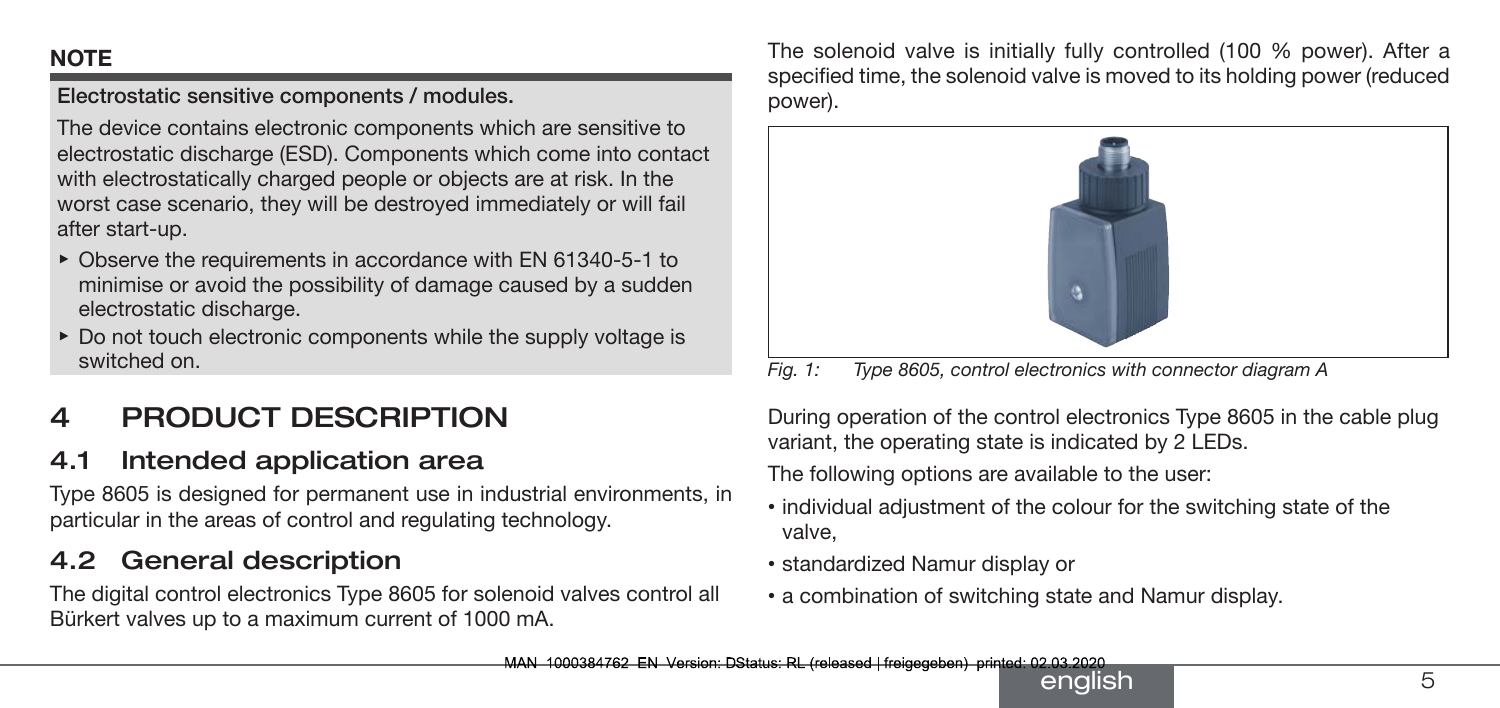## <span id="page-5-0"></span>5 TECHNICAL DATA

### 5.1 Conformity

The device conforms to the EU directives according to the EU Declaration of Conformity (if applicable).

### 5.2 Standards

The applied standards, which are used to demonstrate conformity with the directives, are listed in the EU type test certificate and/or the EU Declaration of Conformity (if applicable).

#### 5.3 Operating conditions

| Operating voltage                 | 1224 V DC $\pm$ 10 %       |  |  |  |
|-----------------------------------|----------------------------|--|--|--|
| Residual ripple                   | 5 %                        |  |  |  |
| Power consumption                 | approx. 1 W                |  |  |  |
| Output current (to the valve)     | max. 1 A                   |  |  |  |
| Ambient temperature               | $-10+60$ °C / $+14+140$ °F |  |  |  |
| Interference resistance           | according to EN 50082-2    |  |  |  |
| Interference radiation            | according to EN 50081-2    |  |  |  |
| Current range for solenoid valves | up to 1000 mA              |  |  |  |
|                                   |                            |  |  |  |

#### Technical data of the cable plug

| Degree of protection | IP65 (DIN EN 60529) |  |  |
|----------------------|---------------------|--|--|
| Materials            | Polyamide / PC      |  |  |
| Dimensions (LxWxH)   | 70 x 32 x 42.5 mm   |  |  |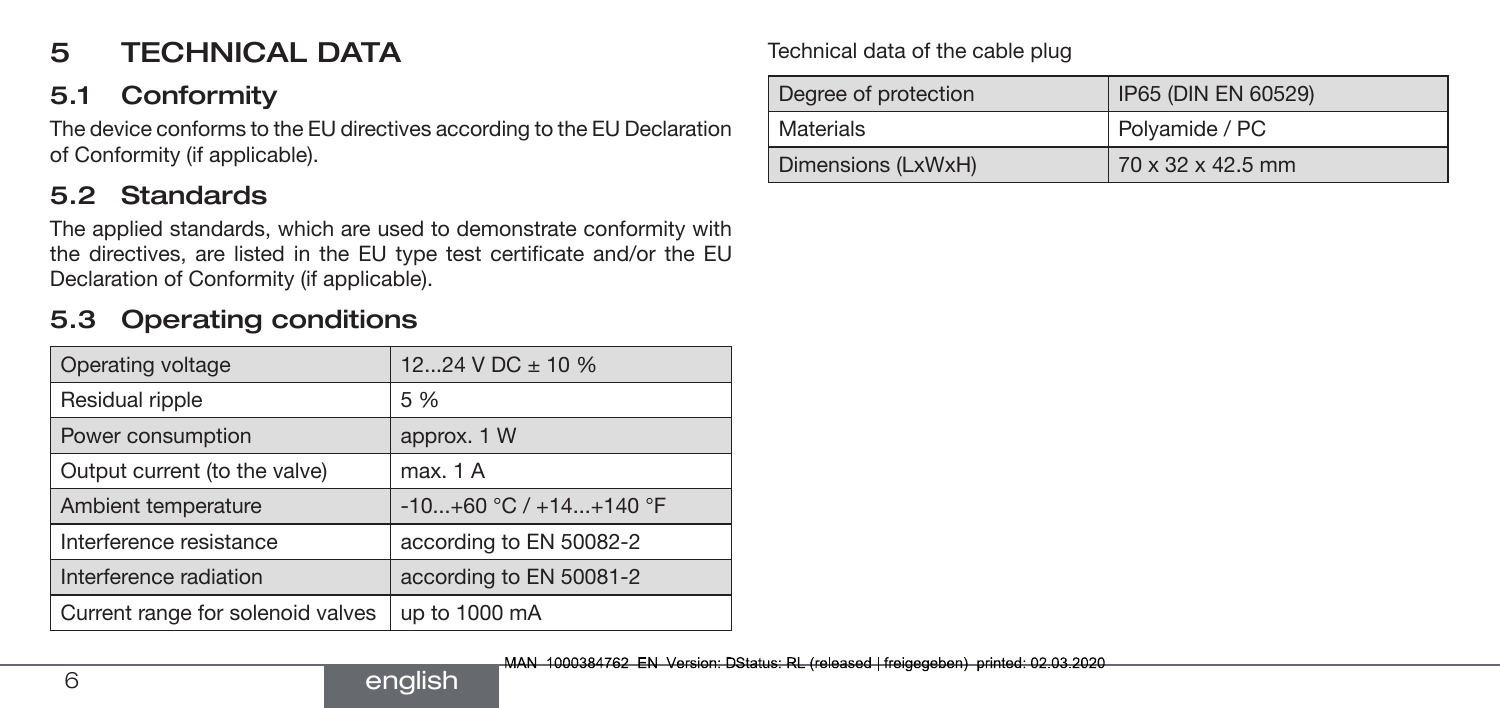### <span id="page-6-0"></span>6 ASSEMBLY

# DANGER

Risk of injury due to high pressure and discharge of medium.

▶ Before working on the device or system, switch off the pressure. Vent or drain the lines.

Risk of injury due to electric shock.

- ▶ Before working on the device or system, switch off the power supply. Secure to prevent reactivation.
- $\triangleright$  Observe applicable accident prevention and safety regulations for electrical equipment.

# WARNING

Risk of injury due to improper assembly.

- ▶ Assembly may be carried out only by trained technicians and with the appropriate tools.
- $\blacktriangleright$  Secure system against unintentional activation.
- ▶ Following assembly, ensure a controlled restart.

### 6.1 Electrical connection

Type 8605 with cable plug is connected to the power via a 4-pole terminal strip in the device.

| Cable diameter                     | $68$ mm                       |
|------------------------------------|-------------------------------|
| Cable cross-section   max. 0.75 mm |                               |
| Cable connection                   | Plug-in connector M12, 5-pole |



*Fig. 2: Terminal strip connection*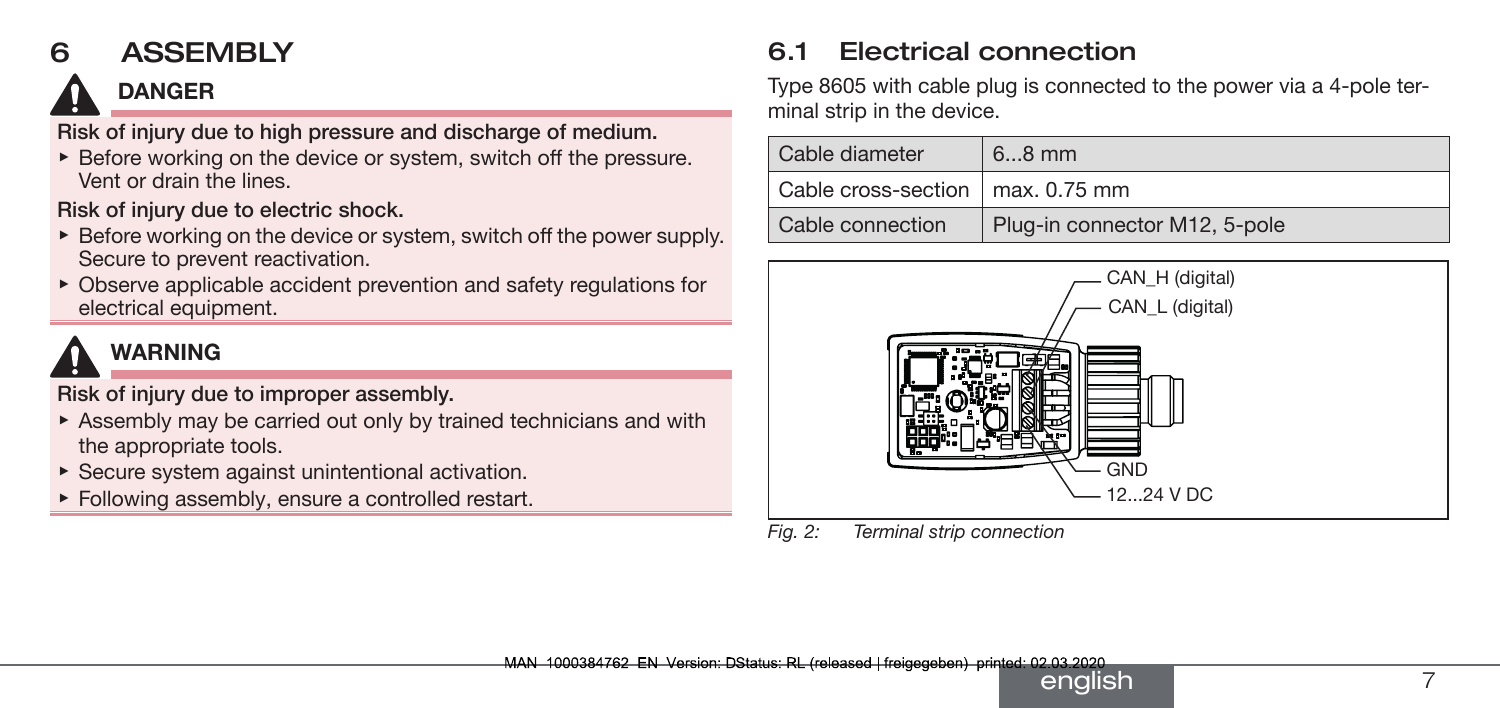

*Fig. 3: Plug-in connector connection, digital*



*Fig. 4: Connection input PCB*

| Pin | Assignment                                | Pin | Assignment                               |
|-----|-------------------------------------------|-----|------------------------------------------|
|     | 24 V DC                                   | 3   | <b>GND</b>                               |
| っ   | DI2 (digital input, fre-<br>quency input) |     | Al1/DI1 (analog input,<br>digital input) |

*Tab. 1: Pin assignment of the input PCB*

#### 6.2 Mounting the control electronics



- *Fig. 5: Mounting the control electronics on the valve*
	- When screwing the cable plug to the valve, ensure that the seal is seated correctly.

#### **NOTE**

#### Damage to the device.

Excessive tightening torque will deform the cable plug.

▶ Screw on screw M3 to a tightening torque of 0.3 Nm.

MAN 1000384762 EN Version: DStatus: RL (released | freigegeben) printed: 02.03.2020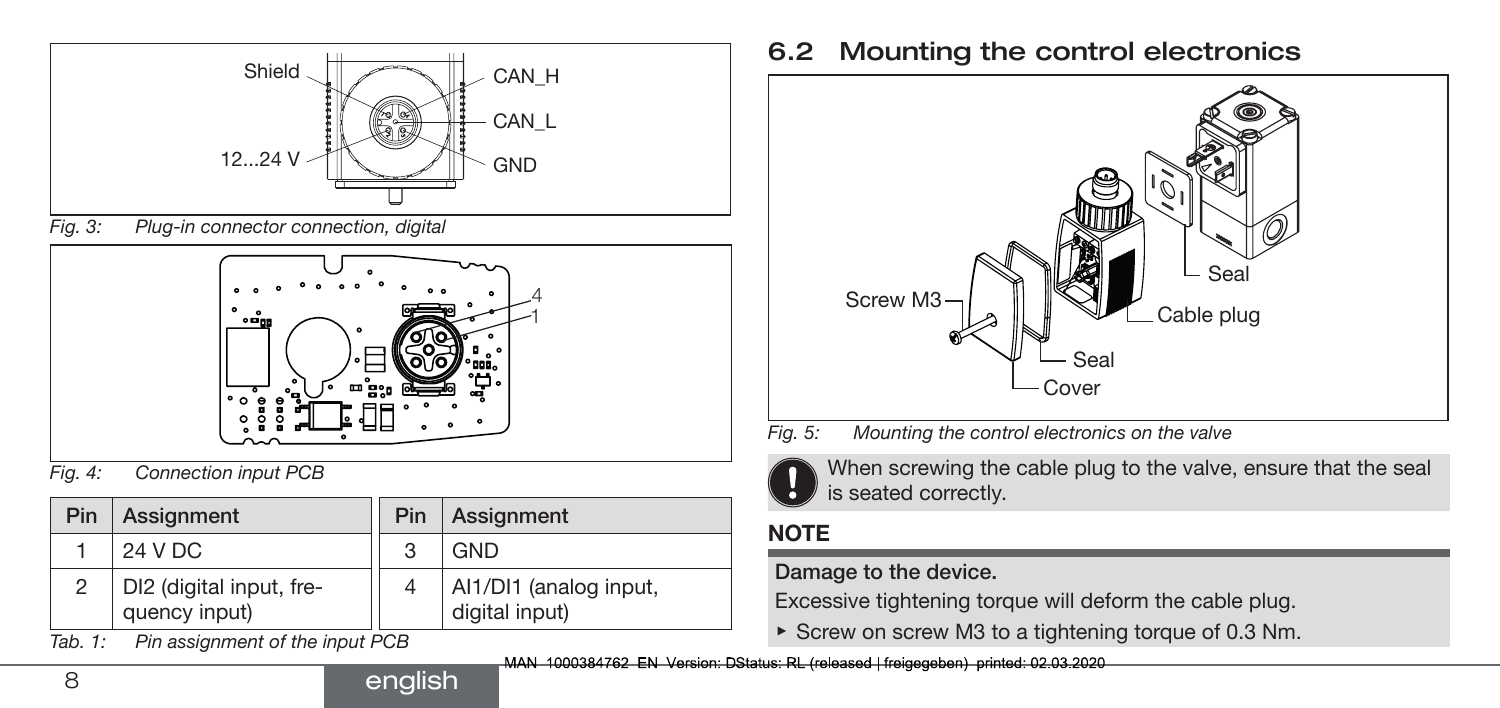### <span id="page-8-0"></span>6.3 LED display

During operation of the control electronics in cable plug variant without an operating unit, the operating state is indicated by 2 LEDs.



*Fig. 6: LED display of the control electronics without an operating unit*

# **CONFIGURATION**

The control electronics are configured with the Bürkert Communicator software.



The Bürkert Communicator software and the related general description can be found on the Bürkert homepage.



The exact description of the configuration can be found in  $(16)$  the separate software operating instructions on the Bürkert homepage www.burkert.com → Type 8605.

# 8 CLEANING

Clean the control electronics Type 8605 with standard cleaning agents. Do not use any alkaline cleaners, as these will have damaging effects on the materials used.

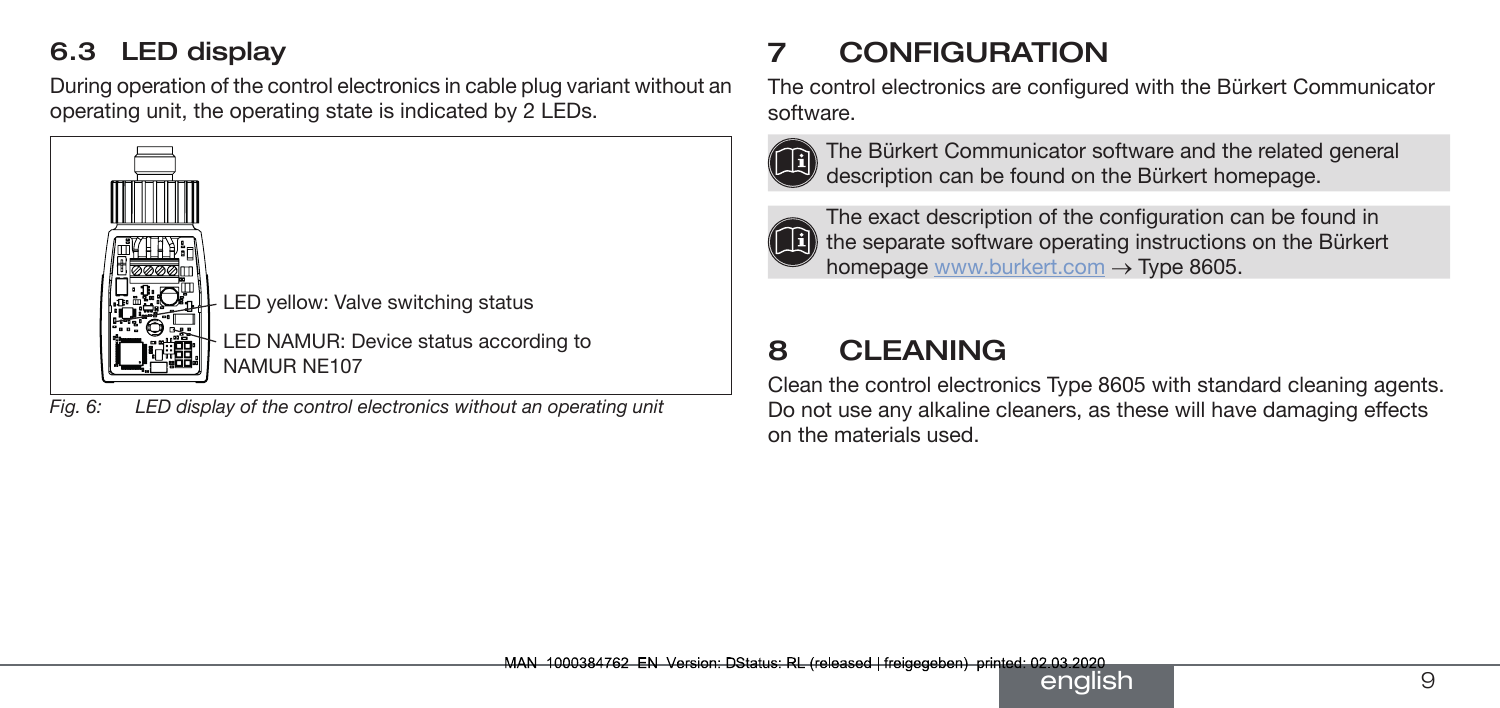# <span id="page-9-0"></span>9 DISASSEMBLY

# DANGER

Risk of injury due to high pressure and discharge of medium.

▶ Before working on the device or system, switch off the pressure. Vent or drain the lines.

Risk of injury due to electric shock.

- ▶ Before working on the device or system, switch off the power supply. Secure to prevent reactivation.
- $\triangleright$  Observe applicable accident prevention and safety regulations for electrical equipment.

# WARNING

Risk of injury due to improper disassembly.

▶ Disassembly may be carried out only by trained technicians and with the appropriate tools.

english

## 9.1 Disassembling the control electronics

 $\rightarrow$  Vent system.

- Switch off power supply.
- Disassemble control electronics.
- $\rightarrow$  Place control electronics in the package.

### 10 TRANSPORTATION, STORAGE, DISPOSAL

#### NOTE!

Damage in transit due to inadequately protected devices.

- ▶ During transportation protect the device against moisture and dirt in shock-resistant packaging.
- ▶ Observe permitted storage temperature.

Incorrect storage may damage the device.

- ▶ Store the device in a dry and dust-free location.
- ▶ Storage temperature: -40...+55 °C.

Damage to the environment caused by device components contaminated with media.

▶ Dispose of the device and packaging in an environmentally friendly manner. Observe applicable disposal and environmental regulations.